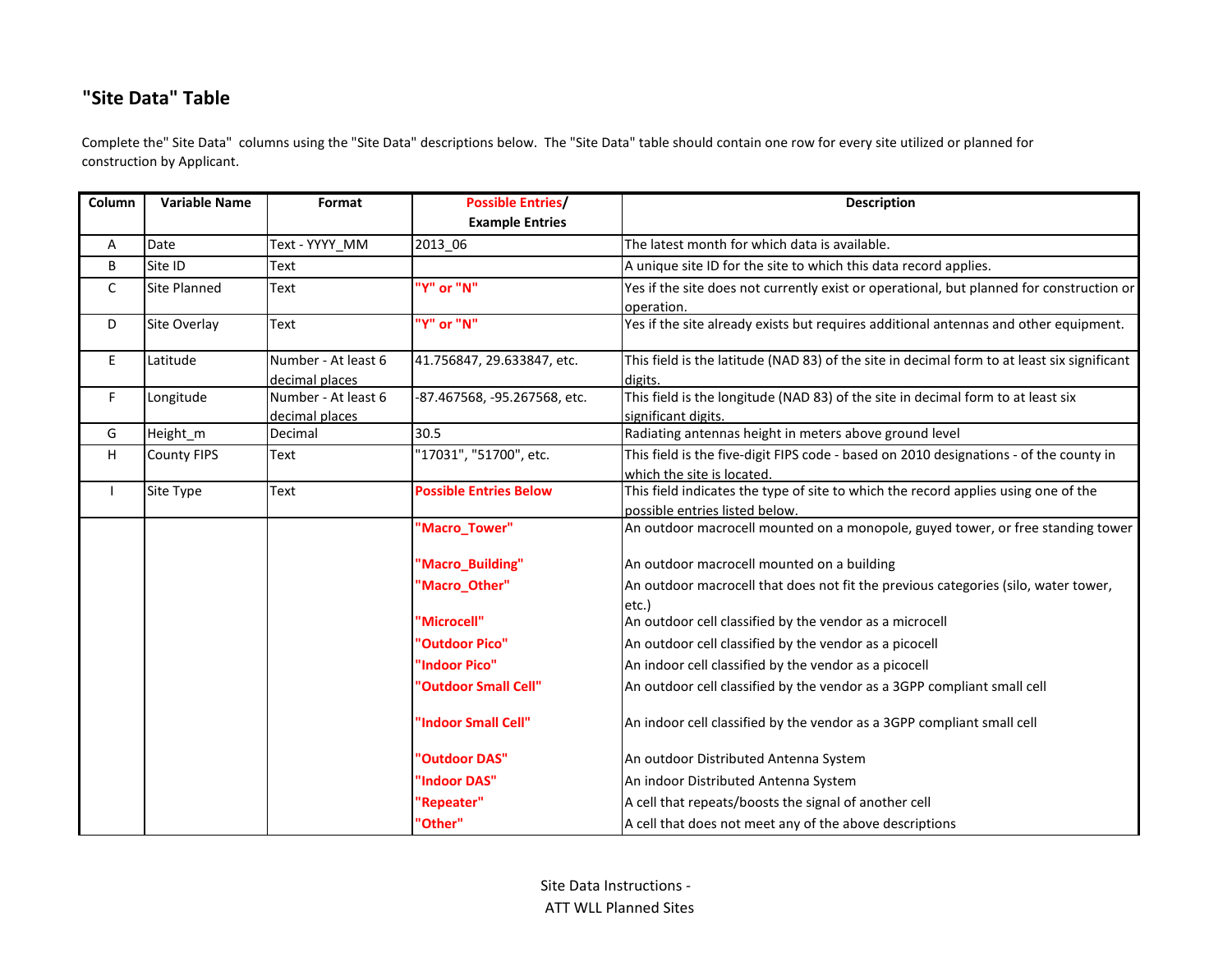## **"Site Data" Table**

Complete the" Site Data" columns using the "Site Data" descriptions below. The "Site Data" table should contain one row for every site utilized or planned for construction by Applicant.

| Column | <b>Variable Name</b>              | Format       | <b>Possible Entries/</b><br><b>Example Entries</b> | <b>Description</b>                                                                                                                                                                                                                           |  |  |  |  |
|--------|-----------------------------------|--------------|----------------------------------------------------|----------------------------------------------------------------------------------------------------------------------------------------------------------------------------------------------------------------------------------------------|--|--|--|--|
|        |                                   |              |                                                    |                                                                                                                                                                                                                                              |  |  |  |  |
|        | Site Geographic<br>Classification | Text         | "Urban", "Suburban", "Rural"                       | This field indicates the morphology of the area that the site serves using one of the<br>possible entries listed below. Please provide a description of the methodology used<br>to determine these classifications in a separate attachment. |  |  |  |  |
|        | Current Operator                  | Text         | "AT&T"                                             | The current operator of the site to which this data record applies.                                                                                                                                                                          |  |  |  |  |
|        | Company Owned:                    | <b>IText</b> | "Y" or "N"                                         | Is the location of the site owned by the operator?                                                                                                                                                                                           |  |  |  |  |
|        | "Y" or "N"                        |              |                                                    |                                                                                                                                                                                                                                              |  |  |  |  |